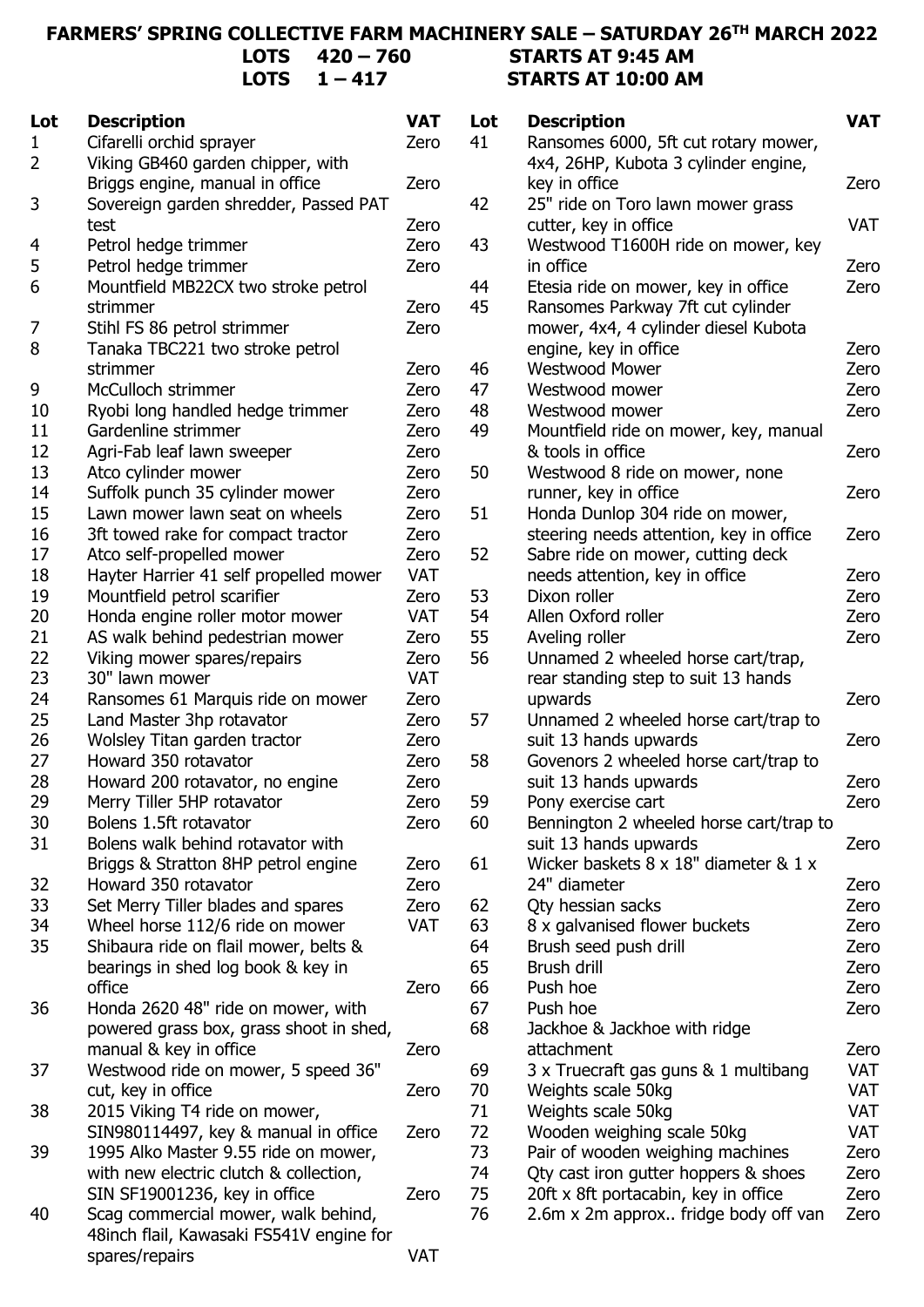| Lot | <b>Description</b>                         | <b>VAT</b> | Lot | <b>Description</b>                         | <b>VAT</b> |
|-----|--------------------------------------------|------------|-----|--------------------------------------------|------------|
| 77  | Ex fire & rescue utility truck cab,        |            | 116 | Combat 30 pop commercial heater            | Zero       |
|     | internal water tank & racking system 3     |            | 117 | Petrol engine 'Robin' 50mm hose            |            |
|     | roller shutter doors & 2 top stowage       |            |     | centrifugal water pump with 3 lengths      | Zero       |
|     | cupboard, keys in office                   | Zero       | 118 | Hydratip cement mixer linkage MTD          | Zero       |
| 78  | Steel ladder with safety frame approx      |            | 119 | Lister Petter air compressor               | Zero       |
|     | 20ft                                       | Zero       | 120 | 3 point PTO driven cast iron sawbench,     |            |
| 79  | 20' insulated hooklift 150 welfare ISO     |            |     | with extra long PTO shaft, PTO in shed     | <b>VAT</b> |
|     | container                                  | <b>VAT</b> | 121 | Air compressor                             | <b>VAT</b> |
| 80  |                                            | <b>VAT</b> | 122 |                                            | <b>VAT</b> |
|     | Perkins AD 152 engine                      |            |     | 2 x portaloos                              |            |
| 81  | Diesel concrete mixer                      | Zero       | 123 | Dominion planer                            | Zero       |
| 82  | Deutz 6 cylinder air cooled engine         | Zero       | 124 | Industrial cast iron pillar drill          | <b>VAT</b> |
| 83  | Deutz air-cooled diesel engine (for        |            | 125 | Pillar drill                               | <b>VAT</b> |
|     | spares)                                    | Zero       | 126 | Oil filled electric welder                 | <b>VAT</b> |
| 84  | Wood planer, failed PAT test               | Zero       | 127 | Pair of generators                         | <b>VAT</b> |
| 85  | 205Ltr barrel trolley                      | Zero       | 128 | No Lot                                     | Zero       |
| 86  | Petrol generator 650VA                     | Zero       | 129 | No Lot                                     | Zero       |
| 87  | Briggs & Stratton generator                | Zero       | 130 | No Lot                                     | Zero       |
| 88  | Honda generator                            | Zero       | 131 | 10T trolley jack                           | Zero       |
| 89  | PTO air pump                               | Zero       | 132 | Weber 5t high lift jack                    | <b>VAT</b> |
| 90  | Bonfiglioli VF130 90degree reduction       |            | 133 | 5 ton trolley jack                         | Zero       |
|     | gear box                                   | <b>VAT</b> | 134 | Vintage Dunlop trolley jack                | <b>VAT</b> |
| 91  | Radicon reducer gear unit                  | Zero       | 135 | Pair of aluminium loading ramps            | Zero       |
| 92  | Heavy duty workshop welder 200-415V,       |            | 136 | Pair of vehicle loader ramps               | <b>VAT</b> |
|     | passed PAT test                            | Zero       | 137 | 3 x sets of block & tackle lifting ropes   | Zero       |
| 93  |                                            |            | 138 |                                            | Zero       |
|     | Tube threader dies & qty of pipe fittings  | Zero       |     | Barrett weighing machine                   |            |
| 94  | Regulators & guages & extra long twin      |            | 139 | Log sawing clamp 3"-4"                     | <b>VAT</b> |
|     | gas pipes on trolley                       | Zero       | 140 | Block & tackle                             | Zero       |
| 95  | Site 110V transformer & safety             |            | 141 | Push-pull rigid tow bar & H/D steel tow    |            |
|     | floodlight & 110v drill, passed PAT test   |            |     | rope                                       | <b>VAT</b> |
|     | apart from lead which failed               | Zero       | 142 | 5 x lengths of angle iron                  | Zero       |
| 96  | Extractor fan                              | Zero       | 143 | Qty of Massey Ferguson tractor parts       | <b>VAT</b> |
| 97  | Extractor fan, passed PAT tested           | Zero       | 144 | HGV euro chrome rims x 2                   | Zero       |
| 98  | Generator 1.25ka & 240V compressor         | Zero       | 145 | 6 x 3ton lifting strops                    | Zero       |
| 99  | Dirty water pump 2" electrically driven    | Zero       | 146 | 6 x 3ton lifting strops                    | Zero       |
| 100 | Honda petrol generator $240V + 110V$       | Zero       | 147 | 6 x 2ton lifting strops                    | Zero       |
| 101 | Gas bottle trolley                         | Zero       | 148 | 6 x 2ton lifting strops                    | Zero       |
| 102 | Gas bottle trolley                         | Zero       | 149 | Oty of assorted spare parts                | <b>VAT</b> |
| 103 | Petter engine                              | Zero       | 150 | Euro/standard 2,500kg green/red pump       |            |
| 104 | Draper band saw, passed PAT test           | Zero       |     | truck                                      | Zero       |
|     |                                            |            |     | $151 - 158$ No Lots                        |            |
| 105 | Small compressor, failed PAT test          | Zero       |     |                                            |            |
| 106 | Hellas oil filled stick welder, passed PAT |            | 159 | Euro/standard 2,500kg green pump           |            |
|     | test                                       | Zero       |     | truck                                      | Zero       |
| 107 | Clarke MIG 135 TE turbo welder, passed     |            | 160 | Doosan and pallet truck                    | <b>VAT</b> |
|     | PAT test                                   | Zero       | 161 | Pair of Nuffield lift arms & levelling box | VAT        |
| 108 | Sealy supermig 180 MIG welder, passed      |            | 162 | Large rabbit hutch                         | Zero       |
|     | PAT test                                   | Zero       | 163 | Water butt 250Lt                           | Zero       |
| 109 | Arcotherm GE46 diesel/kerosene space       |            | 164 | Bag of logs                                | Zero       |
|     | heater, failed PAT test                    | Zero       | 165 | Bag of logs                                | Zero       |
| 110 | Easi-hent 275 space heater, passed PAT     |            | 166 | Trailer curtains                           | Zero       |
|     | test                                       | Zero       | 167 | Trailer curtains                           | Zero       |
| 111 | Karcher pressure washer hot/cold HDS       |            | 168 | Trailer sheet 16' x 6'6"                   | Zero       |
|     | 558c                                       | Zero       | 169 | Trailer sheet 18'x7'                       | Zero       |
| 112 | Karcher pressure washer 411A, manual       |            | 170 | Welders bench with vice approx 4ft x 3ft   | Zero       |
|     |                                            |            | 171 |                                            |            |
|     | in office                                  | Zero       |     | 4 x IBC plastic water tanks 1,000Ltr       | Zero       |
| 113 | Nixon power washer                         | Zero       | 172 | Qty of plastic log boxes 5ft x 4ft x 2ft   | Zero       |
| 114 | Pickhill 20-450 AMPS 3 phase ARC           |            | 173 | <b>IBC</b> tank                            | <b>VAT</b> |
|     | welder                                     | Zero       | 174 | <b>IBC</b> tank                            | <b>VAT</b> |
| 115 | Victoria Millford 300 double ended         |            | 175 | <b>IBC</b> tank                            | <b>VAT</b> |
|     | pedestal grinder 1,800 RPM - 3 phase       | Zero       | 176 | <b>IBC</b> tank                            | <b>VAT</b> |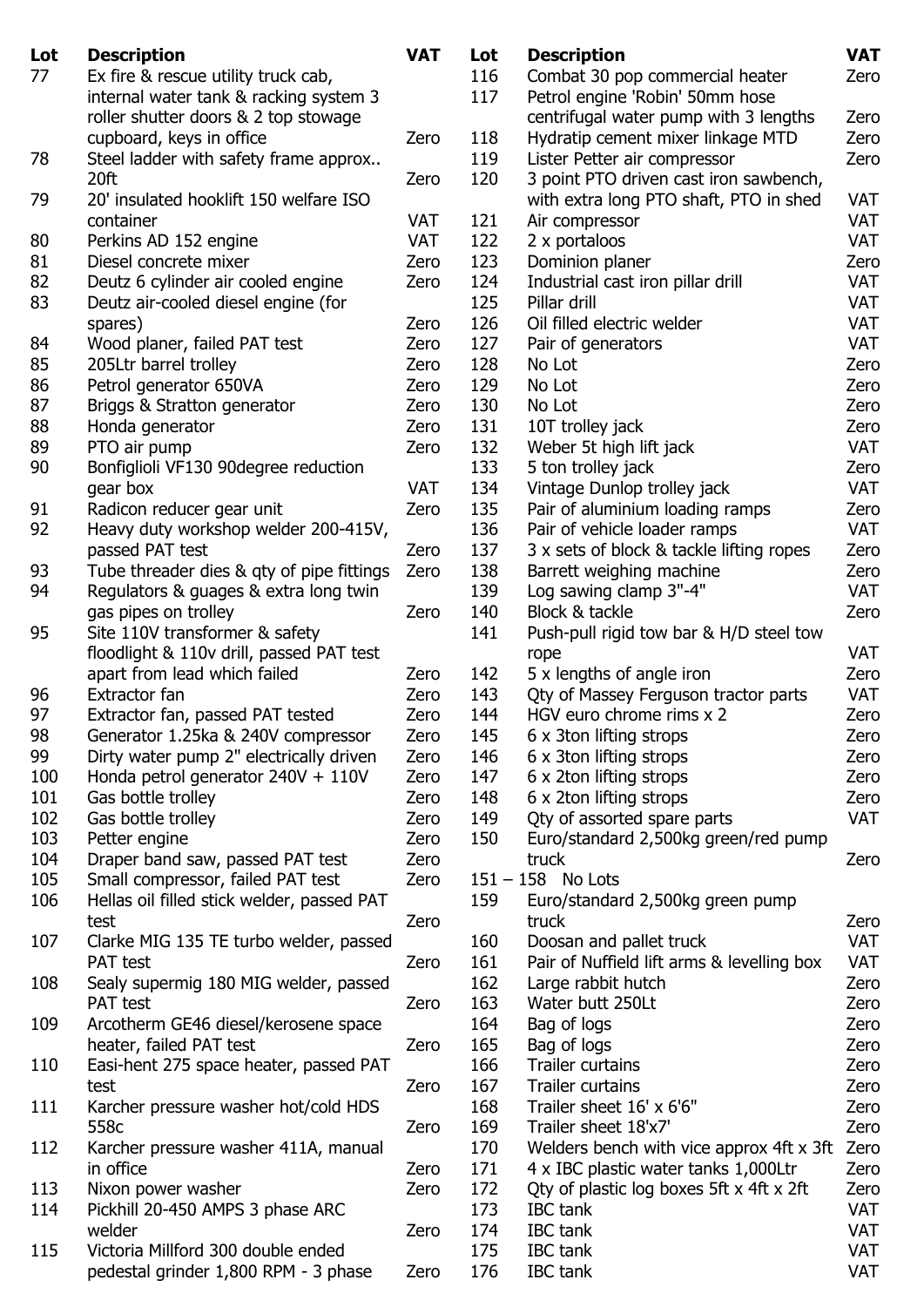| Lot | <b>Description</b>                              | <b>VAT</b> | Lot | <b>Description</b>                        | <b>VAT</b> |
|-----|-------------------------------------------------|------------|-----|-------------------------------------------|------------|
| 177 | <b>IBC</b>                                      | <b>VAT</b> | 219 | Oty of external flood light fittings      | Zero       |
| 178 | <b>IBC</b>                                      | <b>VAT</b> | 220 | Mantair 5PE conversion unit, manual in    |            |
| 179 | Metal log cage                                  | <b>VAT</b> |     | office                                    | Zero       |
| 180 | Metal log cage                                  | <b>VAT</b> | 221 | Complete air pump for septic tank,        |            |
| 181 | 5 antique cast iron columns                     | Zero       |     | manual in office                          | Zero       |
| 182 | 5 dolay's                                       | Zero       | 222 | Wooden bench with Valex grinder &         |            |
| 183 | 2 gates, $8ft \times 6ft$                       | <b>VAT</b> |     | sharpener & record No3 vice               | Zero       |
| 184 | 4 sheets of steel cladding, 8ft by 3.5ft        | Zero       | 223 | Qty of 415 & 110V euro plugs & sockets    | Zero       |
| 185 | No Lot                                          | Zero       | 224 | Qty battery drills                        | Zero       |
| 186 | No Lot                                          | Zero       | 225 | Qty electric drills                       | Zero       |
| 187 | Welders bench with vice, approx 5ftx3ft         | Zero       | 226 | Qty routers & jigsaws                     | Zero       |
| 188 | ChemBank chemical lockers                       | <b>VAT</b> | 227 | Burgess band saw & circular saw           | Zero       |
| 189 | ChemBank chemical lockers                       | <b>VAT</b> | 228 | Greenhouse racking/trays/pots & 3 rolls   |            |
| 190 | Work bench wooden top $2,500 \times 500 \times$ |            |     | garden fleece                             | Zero       |
|     | 800 1 shelf                                     | Zero       | 229 |                                           | Zero       |
|     |                                                 |            |     | 2 pot planters $5'' \times 3 \frac{1}{2}$ |            |
| 191 | Steel shelves 900 x 400 x 1,900 10              |            | 230 | Reel 4 core armoured flex & other         |            |
|     | shelves                                         | Zero       |     | armoured flexibles                        | Zero       |
| 192 | Steel shelves 900 x 300 1,800H 4                |            | 231 | 35m length armoured cable & other         |            |
|     | shelves                                         | Zero       |     | armoured cables                           | Zero       |
| 193 | Work bench wooden top on wheels 600             |            | 232 | 110m 13mm galvanised steel rope           | Zero       |
|     | x 1,800 x 800H 2 shelves                        | Zero       | 233 | 2x 25kg galvanised fence wire & one       |            |
| 194 | Work bench wooden top $1,500 \times 700 \times$ |            |     | reel of plastic coated wire               | Zero       |
|     | 850H                                            | Zero       | 234 | 50m 1" commercial irrigation hose         | Zero       |
| 195 | Senator work bench wooden top 1350 x            |            | 235 | Foot stapler & staples                    | Zero       |
|     | 500 x 900H with two drawers                     | Zero       | 236 | Two high pressure air extension hoses     | Zero       |
| 196 | Senator work bench wooden top 1350 x            |            | 237 | Geest two wheel push barrow               | Zero       |
|     | 500 x 900H with two drawers                     | Zero       | 238 | Four wheel turntable towable garden       |            |
| 197 | Senator work bench wooden top 1350 x            |            |     | trailer                                   | Zero       |
|     | 500 x 900H with two drawers                     | Zero       | 239 | Box of bike spares & tubes with plastic   |            |
| 198 | Senator work bench wooden top 1350 x            |            |     | tool box                                  | Zero       |
|     | 500 x 900H with two drawers                     | Zero       | 240 | Heavy duty axle springs and wheels        | Zero       |
| 199 | Senator work bench wooden top 1350 x            |            | 241 | Wolf stand drill                          | Zero       |
|     | 500 x 900H with two drawers                     | Zero       | 242 | Set "Brother" 4 chains                    | Zero       |
| 200 | Senator work bench wooden top 1350 x            |            | 243 | Set "Brother" 2 chains                    | Zero       |
|     | 500 x 900H with two drawers                     | Zero       | 244 | Box of Go-Kart spares & seat              | Zero       |
| 201 | Metal two door lockable cupboard                | Zero       | 245 | Metal tool box with box of spanners & 2   |            |
| 202 | 6 x steel stillages various sizes most 800      |            |     | other boxes                               | Zero       |
|     | $x$ 500 approx                                  | Zero       | 246 | Qty of weighing scale                     | Zero       |
| 203 | 6 x steel stillages various sizes most 800      |            | 247 | Salter 50T scales/weights, balance        |            |
|     | $x$ 500 approx                                  | Zero       |     | scales/weights 100g-2cwt, set weights,    |            |
| 204 | Work bench wooden top on wheels                 |            |     | 2 potato bag pullies/wire, weights in     |            |
|     | 1,000 x 800 x 1,000H 1 shelf                    | Zero       |     | shed                                      | Zero       |
| 205 | Bixley metal drawers 470 x 700 3                |            | 248 | Box of misc. bearings, taper lock bushes  |            |
|     | drawers                                         | Zero       |     | & fenner drive couplings                  | Zero       |
| 206 |                                                 | Zero       | 249 | Bolts, pins, bulbs & bearings             | Zero       |
| 207 | Metal gun cabinet, one key in office            | Zero       | 250 | Pair of euro 8 loader bucket brackets     | Zero       |
|     | Assortment of water fittings 50mm               |            |     |                                           |            |
| 208 | Assortment of water fittings 32mm               | Zero       | 251 | Log burner                                | Zero       |
| 209 | Assortment of water fittings 25mm               | Zero       | 252 | Antique 5ft stone roller (garden feature) | Zero       |
| 210 | Assortment of water fittings mixed              | Zero       | 253 | Pig trough                                | Zero       |
| 211 | Assortment of water fittings 32mm               | Zero       | 254 | Pig trough                                | Zero       |
| 212 | Assortment of water fittings mixed              | Zero       | 255 | Concrete trough                           | Zero       |
| 213 | Assortment of water fittings 32mm               | Zero       | 256 | Pig feeder trough complete with divider   |            |
| 214 | Large qty of 20 & 25mm PVC & steel              |            |     | bars & top ring                           | Zero       |
|     | electrical conduct fittings                     | Zero       | 257 | Square York stone trough (planter)        | Zero       |
| 215 | Lengths of plastic drainage channels            | Zero       | 258 | Concrete water trough                     | Zero       |
| 216 | "Soft starter" for 415v motors                  | Zero       | 259 | 4 x metal pig troughs                     | Zero       |
| 217 | Box of motor starters speed controls etc        | Zero       | 260 | Concrete feeding trough 90cm x 46cm x     |            |
| 218 | HP sodium industrial light units and heat       |            |     | 14cm                                      | Zero       |
|     | lamp shades                                     | Zero       | 261 | Pig trough                                | Zero       |
|     |                                                 |            |     |                                           |            |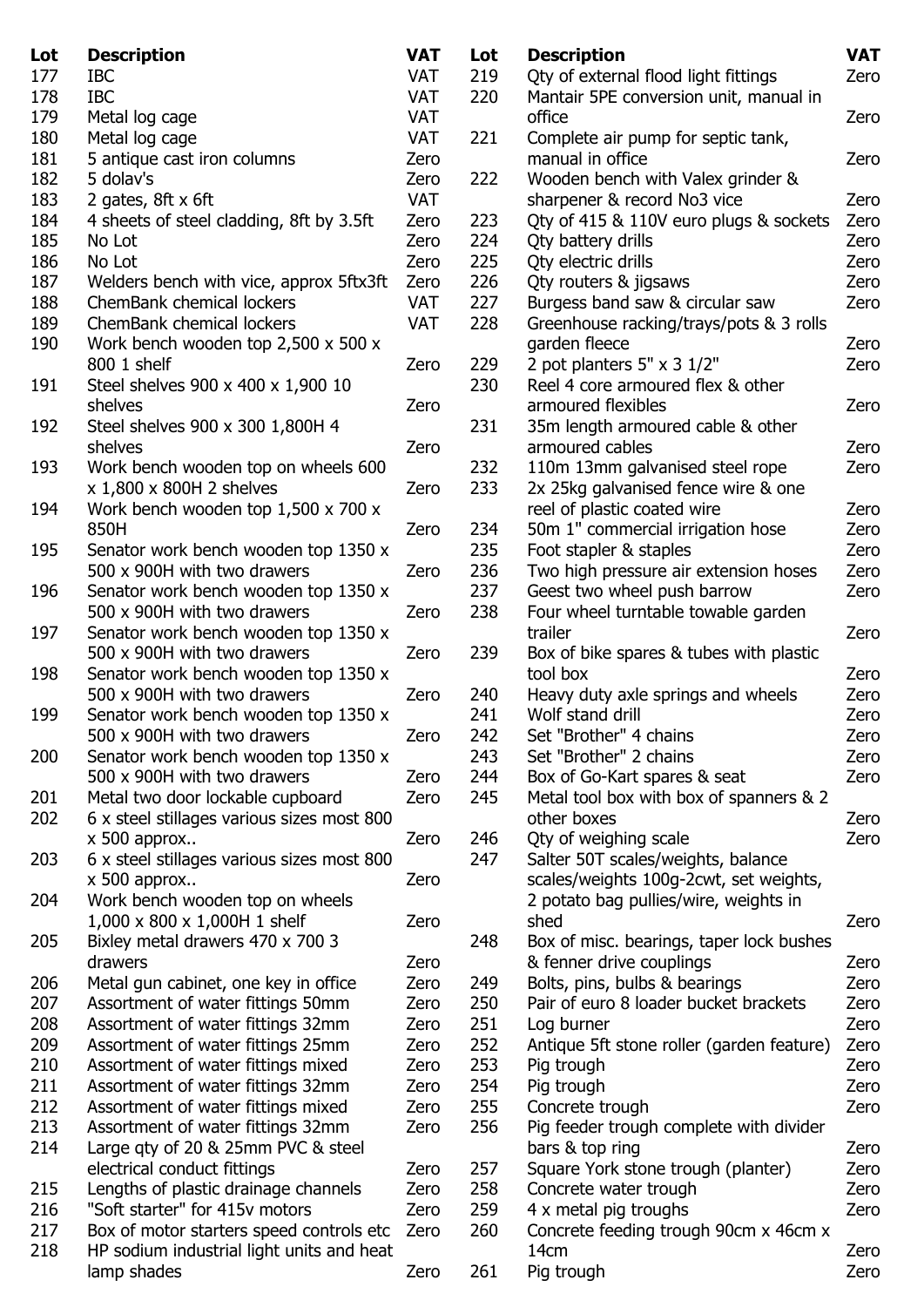| Lot | <b>Description</b>                     | <b>VAT</b> | Lot | <b>Description</b>                            | <b>VAT</b> |
|-----|----------------------------------------|------------|-----|-----------------------------------------------|------------|
| 262 | Pig trough                             | Zero       | 314 | Qty 5 metal corner posts & qty 7 reel         |            |
| 263 | Round pig trough                       | Zero       |     | posts for electric fencing                    | Zero       |
| 264 | Pig trough                             | Zero       | 315 | Qty 10 metal corner posts for electric        |            |
| 265 | Concrete water trough                  | Zero       |     | fencing                                       | Zero       |
| 266 | Cast iron path gate                    | Zero       | 316 | Qty 10 metal reel posts for electric          |            |
| 267 | Steel drive gates                      | Zero       |     | fencing                                       | Zero       |
| 268 | Wall hanging old hay rack              | Zero       | 317 | Qty 9 reels of poly electric fencing          | Zero       |
| 269 | Forklift lifting cage                  | <b>VAT</b> | 318 | Qty of 11 reels of metal electric fencing     | Zero       |
| 270 |                                        |            | 319 | Qty 12 reels of metal electric fencing        | Zero       |
|     | Steel access steps                     | Zero       |     |                                               |            |
| 271 | Steel access steps                     | Zero       | 320 | Qty 12 reels of poly electric fencing         | Zero       |
| 272 | Steel access steps                     | Zero       | 321 | Qty of 87 plastic electric fence posts        | Zero       |
| 273 | Steel access platform                  | Zero       | 322 | Qty of 120 plastic electric fence posts       | Zero       |
| 274 | Steel access steps                     | Zero       | 323 | Qty of 120 plastic electric fence posts       | Zero       |
| 275 | 3 boxes of scaffolding fittings        | Zero       | 324 | Qty of 120 plastic electric fence posts       | Zero       |
| 276 | 2 x Acrow 6ft long extending props     |            | 325 | Qty of 80 metal electric fence posts          | Zero       |
|     | (heavy duty)                           | Zero       | 326 | Qty of 80 metal electric fence posts          | Zero       |
| 277 | 2 x Acro props 6'-10'                  | Zero       | 327 | Qty of 60 fibreglass electric fence posts     | Zero       |
| 278 | Curved wooden beam (scotch pine)       | Zero       | 328 | Qty electric netting & charger                | Zero       |
| 279 | Qty of old ridge tiles                 | Zero       | 329 | Rappa winding barrow for electric fence       | Zero       |
| 280 | 3 pallets of quarry tiles              | Zero       | 330 | 4 Gallagher electric fence charge units       | Zero       |
| 281 | Qty of speed humps/ cable protectors   | <b>VAT</b> | 331 | Qty 3 Rutland electric fence charge           |            |
| 282 | Pallet of paving slabs                 | Zero       |     | units                                         | Zero       |
| 283 | Pallet of paving slabs                 | Zero       | 332 | Galvanised sheep foot bath                    | Zero       |
| 284 | Tower scaffold                         | Zero       | 333 | Sheep race, 6 panels, spitting gate &         |            |
| 285 | 9 x wooden half ton potato bins        | <b>VAT</b> |     | trap gate                                     | Zero       |
| 286 | 9 x wooden half ton potato bins        | <b>VAT</b> | 334 | New lamb adopter front                        | <b>VAT</b> |
| 287 | 9 x wooden half ton potato bins        | <b>VAT</b> | 335 | 4 x new over hurdle hay racks                 | <b>VAT</b> |
| 288 | 9 x wooden half ton potato bins        | <b>VAT</b> | 336 | 4 x new over hurdle hay racks                 | <b>VAT</b> |
| 289 | 9 x wooden half ton potato bins        | <b>VAT</b> | 337 | Egg stamper                                   | <b>VAT</b> |
| 290 | 9 x wooden half ton potato bins        | <b>VAT</b> | 338 |                                               | <b>VAT</b> |
| 291 |                                        |            |     | Tecna spring balancer                         |            |
|     | 9 x wooden half ton potato bins        | <b>VAT</b> | 339 | Tecna spring balancer                         | <b>VAT</b> |
| 292 | 9 x wooden half ton potato bins        | <b>VAT</b> | 340 | Tecna spring balancer                         | <b>VAT</b> |
| 293 | 9 x wooden half ton potato bins        | <b>VAT</b> | 341 | Single use sheep feed tote bags 5ft x 4ft VAT |            |
| 294 | Qty of grain wall sections 10' x 4'    |            | 342 | Belle 240V mixer, adapted for use as          |            |
|     | plywood with metal bracing             | <b>VAT</b> |     | animal feed mixer                             | Zero       |
| 295 | Qty of telegraph poles                 | Zero       | 343 | Electrical fencer, stakes & wire              | Zero       |
| 296 | Pack of mixed timber                   | <b>VAT</b> | 344 | Electrical fencer, stakes & wire              | Zero       |
| 297 | Pack of mixed timber                   | <b>VAT</b> | 345 | Box misc. sheep equipment inc show            |            |
| 298 | Pack of mixed timber                   | <b>VAT</b> |     | halters etc                                   | Zero       |
| 299 | Pack of mixed timber                   | <b>VAT</b> | 346 | Rolls of netting                              | Zero       |
| 300 | Approx. 700 gallon steel water tank    | <b>VAT</b> | 347 | Post knocker                                  | Zero       |
| 301 | Plastic 9,000 litre water tank         | <b>VAT</b> | 348 | Roll of barbed wire                           | Zero       |
| 302 | 2500L plastic fuel tank                | <b>VAT</b> | 349 | 4 x poultry crates                            | Zero       |
| 303 | 2500L plastic fuel tank                | <b>VAT</b> | 350 | 4' five bar hand gate                         | Zero       |
| 304 | 1800L plastic fuel tank                | <b>VAT</b> | 351 | No Lot                                        | Zero       |
| 305 | 2500L plastic fuel tank                | <b>VAT</b> | 352 | No Lot                                        | Zero       |
| 306 | 4,000 gallon/18,184Ltr nursery water   |            | 353 | No Lot                                        | Zero       |
|     | tank, complete with single phase water |            | 354 | Pair of wooden gates                          | Zero       |
|     | pump and all fixings with galvanised   |            | 355 | 10ft 6 oak gate                               | <b>VAT</b> |
|     | steel tank panels                      | Zero       | 356 | 10' five bar wooden gate                      | Zero       |
| 307 | 750 gallon steel oil tank              | Zero       | 357 | Pig weigher                                   | Zero       |
| 308 | Balmoral 5000ltr bunded fuel tank with |            | 358 | Lamb creep feeder 8ft                         | <b>VAT</b> |
|     |                                        | Zero       | 359 |                                               | <b>VAT</b> |
|     | electric pump                          |            |     | Bateman sheep turnover crate                  |            |
| 309 | 5,000Ltr diesel tank with 240v pump    | <b>VAT</b> | 360 | Lamb creep feeder 8ft                         | <b>VAT</b> |
| 310 | Vintage fuel station pump              | <b>VAT</b> | 361 | Metal round feed bin                          | Zero       |
| 311 | 400 gallon plastic oil tank            | Zero       | 362 | 60+ metal electric fence posts                | <b>VAT</b> |
| 312 | No Lot                                 | Zero       | 363 | R&T bait boxes & fen traps with boxes         | Zero       |
| 313 | Poultry drinkers                       | Zero       | 364 | 2x poultry feeders & 2x poultry drinkers      | Zero       |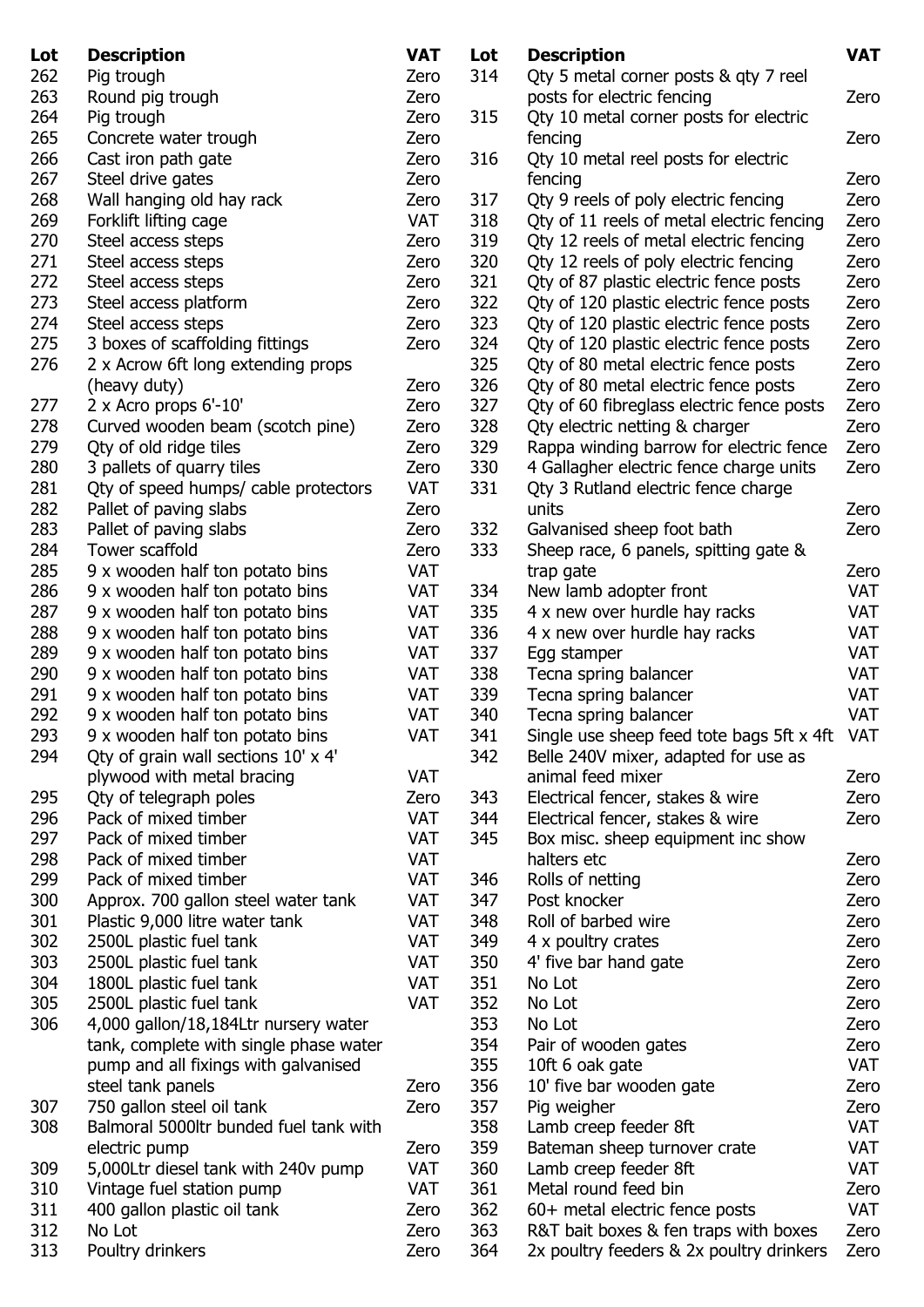| Lot | <b>Description</b>                                           | <b>VAT</b>         | Lot | <b>Description</b>                         | <b>VAT</b> |
|-----|--------------------------------------------------------------|--------------------|-----|--------------------------------------------|------------|
| 365 | Electric fencing kit: 2 x Gallagher                          |                    | 418 | No Lot                                     | Zero       |
|     | energiser 66 fence posts and 6 balls of                      |                    | 419 | No Lot                                     | Zero       |
|     | polywire                                                     | Zero               | 420 | Pair of Ferguson 35 wheels 11 x 28         | Zero       |
| 366 | 2 x galvanised large feed tubs                               | Zero               | 421 | Row crop wheels 8.3-44 size                | <b>VAT</b> |
| 367 | 2 furrow Ransomes plough                                     | <b>VAT</b>         | 422 | 9-5-44 row crop wheels                     | Zero       |
| 368 | Ferguson potato ridger                                       | Zero               | 423 | No Lot                                     | Zero       |
| 369 | Huard 2 furrow reversible plough                             | Zero               | 424 | Pair of row crop wheels 230/95 R44.25      | <b>VAT</b> |
| 370 | Single furrow plough                                         | Zero               | 425 | Pair of row crop wheels 9.5 R28            | <b>VAT</b> |
| 371 | Ferguson 4 furrow plough                                     | Zero               | 426 | Row crop wheels for David Brown            | VAT        |
| 372 | David Brown 2 furrow plough                                  | <b>VAT</b>         | 427 | Spare wheel & tyre                         | <b>VAT</b> |
| 373 | Brabant single furrow horse plough                           | Zero               | 428 | JCB complete rim & tyre for loadall        | <b>VAT</b> |
| 374 | Lister & Blackstone potato spinner                           | Zero               | 429 | Pair of 460/85R 38 rear (part worn)        | Zero       |
| 375 | 3 furrow Ransomes conventional plough                        | <b>VAT</b>         | 430 | Flotation tyres pair on 8 stud rims 48 x   |            |
| 376 |                                                              | Zero               |     |                                            | <b>VAT</b> |
|     | Vintage water pump                                           |                    |     | 2,500 (Goodyear Terra tyres)               |            |
| 377 | Bramford & Son vintage cake breaker<br>Lister cast saw bench | Zero               | 431 | Dynlop $9.5 / 9 \times 24$ compact tractor |            |
| 378 |                                                              | Zero               |     | wheels & tyres 5 stud rims                 | <b>VAT</b> |
| 379 | 2 x cast litter bins flower tubs                             | Zero               | 432 | Firestone IF 600 / 65 x 28 50%             | <b>VAT</b> |
| 380 | Vintage set of large bellows                                 | Zero               | 433 | Goodyear 13.6 x 38 radial tyres 90-95%     |            |
| 381 | Large vintage workshop drill                                 | Zero               |     | tread                                      | <b>VAT</b> |
| 382 | Guyco 3PL vintage beet lifter                                | <b>VAT</b>         | 434 | Goodyear Terra tyres 66x43.25              |            |
| 383 | Cabbage planter                                              | <b>VAT</b>         |     | 48x25.20 with detachable John Deere        |            |
| 384 | Grey Ferguson bonnet                                         | Zero               |     | centers                                    | <b>VAT</b> |
| 385 | Fordson drawbar & frame                                      | Zero               | 435 | Pair of row crop wheels                    | Zero       |
| 386 | Grey Ferguson tractor jack                                   | <b>VAT</b>         | 436 | 11-32 3 star dual wheels                   | Zero       |
| 387 | Allen Oxford sythe                                           | Zero               | 437 | 12-36 3 star dual wheels                   | Zero       |
| 388 | Mounted disc harrow                                          | <b>VAT</b>         | 438 | Pair of row crop wheels                    | Zero       |
| 389 | Front weight block off vintage tractor                       | <b>VAT</b>         | 439 | 8.3-44 row crop wheels                     | Zero       |
| 390 | Twose drag                                                   | <b>VAT</b>         | 440 | Pair of 320/90R 32 front                   | Zero       |
| 391 | Markstig harrow                                              | <b>VAT</b>         | 441 | Pair of 340/90R 48 rear                    | Zero       |
| 392 | Markstig harrow                                              | <b>VAT</b>         | 442 | Dual wheels 20.8x38 & 16.9x28 with         |            |
| 393 | Bamford (Kvernelands) plough parts                           | Zero               |     | clamps                                     | <b>VAT</b> |
| 394 | Loader frame for Massey Ferguson 35                          |                    | 443 | $4 \times 10$ stud wheels                  | <b>VAT</b> |
|     | with rams                                                    | Zero               | 444 | 4 x 10 stud trailer wheels with 385/65R    |            |
| 395 | Subsoiler (3 point linkage)                                  | Zero               |     | 22.5 tyres                                 | <b>VAT</b> |
| 396 | 4 potato riddles and bagging stand                           | Zero               | 445 | $3 \times 11$ -22.5 lorry tyres            | Zero       |
| 397 | 5 vintage steel wheels                                       | Zero               | 446 | 5 x super single tyres & wheels 385/225    | Zero       |
| 398 | Stuart water pump for stationary engine                      | Zero               | 447 | Pair axles with wheels 7.50x16             | Zero       |
| 399 | Fowler stationary engine                                     | Zero               | 448 | HGV continental tyre on 10 stud rims       |            |
| 400 | Lister D reverse rotation stationary                         |                    |     | 385/65/R22.5                               | Zero       |
|     | engine                                                       | Zero               | 449 | Alloy wheels & tyres 235-60-18             | Zero       |
| 401 | Lister Junior stationary engine                              | Zero               | 450 | Compact tractor mounted hedge cutting      |            |
| 402 | LE20 petrol engine & parts front                             |                    |     | frame                                      | VAT        |
|     | damage block                                                 | Zero               | 451 | Tractor road brush                         | <b>VAT</b> |
| 403 | Fordson diesel Major pulley                                  | Zero               | 452 | Front mounted yard brush                   | Zero       |
| 404 | Fordson Major belt pulley                                    | <b>VAT</b>         | 453 | Dowdeswell road brush with spares          | <b>VAT</b> |
| 405 | David Brown 3 point linkage harrow                           | <b>VAT</b>         | 454 | 3 1/2ft rotavator for compact tractor,     |            |
| 406 | Ferguson drag                                                | Zero               |     | PTO in shed                                | Zero       |
| 407 | Ferguson 9 tine cultivator                                   | Zero               | 455 | Principal parts, PTO screw log splitter,   |            |
| 408 |                                                              |                    |     | PTO in shed                                |            |
| 409 | Ferguson drag<br>Cultivator                                  | Zero<br><b>VAT</b> |     |                                            | Zero       |
|     |                                                              |                    | 456 | 1.3m rotavator for compact tractor, PTO    |            |
| 410 | Horse plough                                                 | Zero               |     | in shed                                    | Zero       |
| 411 | Massey Ferguson 9ft spring tine                              |                    | 457 | Trailed fertiliser spreader for quad bike  |            |
|     | cultivator with depth wheels                                 | <b>VAT</b>         |     | (wheel driven)                             | <b>VAT</b> |
| 412 | Twose drag                                                   | <b>VAT</b>         | 458 | Grass slitter linkage MTD (spares &        |            |
| 413 | Marsk-Stig number 3, 8ft cultivator                          | Zero               |     | repairs)                                   | Zero       |
| 414 | Twose spring tine drag                                       | <b>VAT</b>         | 459 | 4ft Dutch harrow                           | Zero       |
| 415 | 4m Ransome spring tine harrow                                | <b>VAT</b>         | 460 | Compact sampo                              | Zero       |
| 416 | Vintage garden roller                                        | Zero               | 461 | Set of chain harrows on 3 point linkage    | Zero       |
| 417 | Flat roll 2.4m wide                                          | Zero               | 462 | Horse poo picker brush                     | <b>VAT</b> |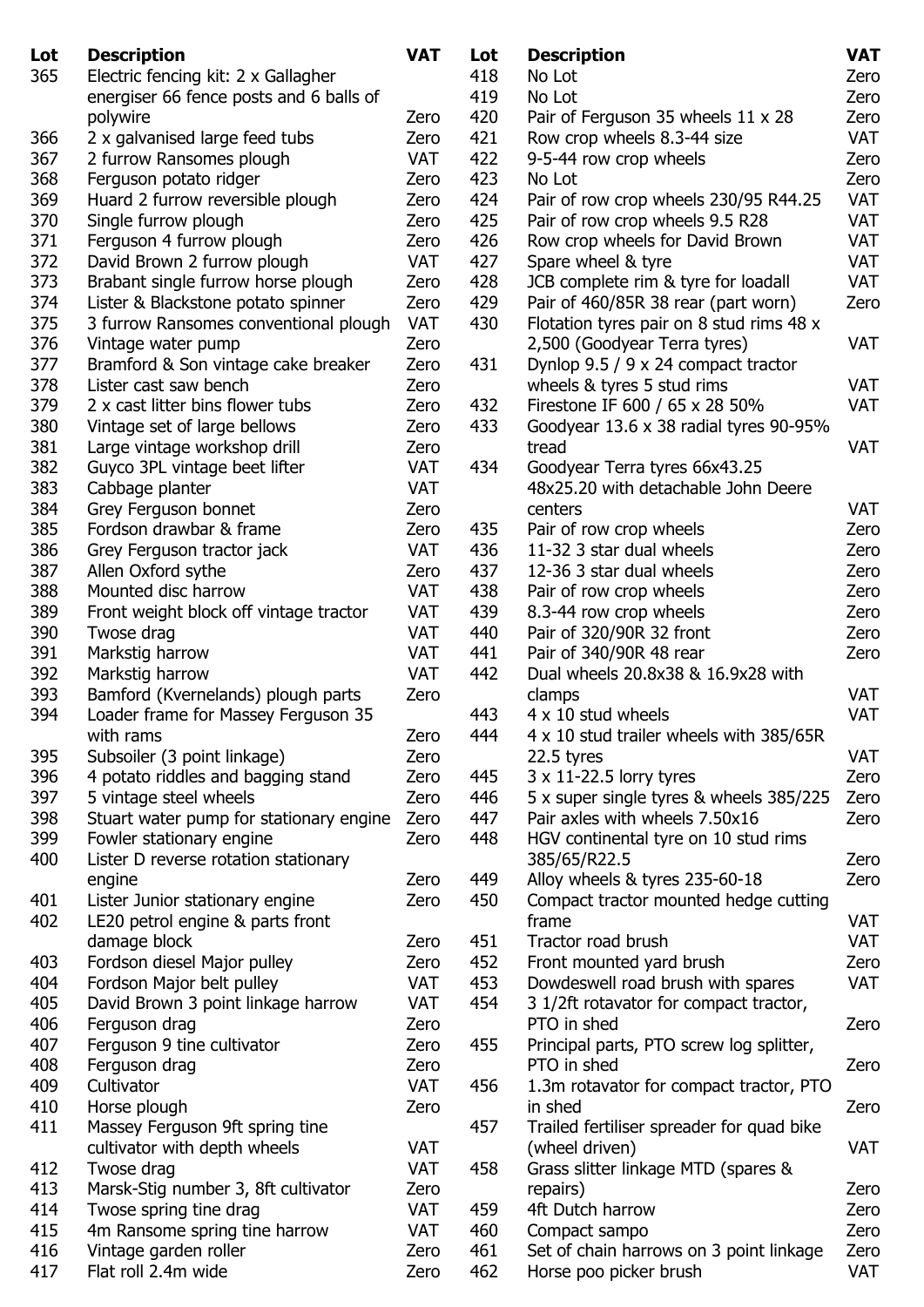| Lot | <b>Description</b>                     | <b>VAT</b> | Lot | <b>Description</b>                        | <b>VAT</b> |
|-----|----------------------------------------|------------|-----|-------------------------------------------|------------|
| 463 | Logic carrier tool                     | <b>VAT</b> | 515 | Accord 6 row sugar beet drill, wheel      |            |
| 464 | 6ft BLEC manege scraper with rake, 3   |            |     | driven, hydraulic way marker, control     |            |
|     | point linkage                          | Zero       |     | box & manual in office                    | VAT        |
| 465 | John Deere 550 round baler, control    |            | 516 | Webb hoe, 6 rows, 2 depth wheels,         |            |
|     | box, PTO & manual in office            | <b>VAT</b> |     | used for sugar beet                       | VAT        |
| 466 | Carirer 4m mounted drill               | Zero       | 517 | 12 row Stanhay sugar beet drill           | VAT        |
| 467 | New Holland 268 square baler           | <b>VAT</b> | 518 | Pair of forklift tines                    | VAT        |
| 468 | No Lot                                 | Zero       | 519 | 3pt pallet tines                          | VAT        |
| 469 | No Lot                                 | Zero       | 520 |                                           |            |
|     |                                        | Zero       |     | Cameron Gardner 2 fork 3 point linkage    | VAT        |
| 470 | Twose 10ft topper                      |            |     | bale spike                                |            |
| 471 | PTO post hole borer 10" auger          | Zero       | 521 | Big bale spike on frame                   | VAT        |
| 472 | Post hole borer linkage MTD 6" + 12"   |            | 522 | Bale spike with Euro 8 fittings           | VAT        |
|     | augers                                 | Zero       | 523 | Browns bale squeezer JCB brackets &       |            |
| 473 | No Lot                                 | Zero       |     | fittings                                  | <b>VAT</b> |
| 474 | McConnel topper with hydraulic offset  |            | 524 | Forklift muck fork                        | Zero       |
|     | and new PTO shaft                      | <b>VAT</b> | 525 | Grain bucket                              | Zero       |
| 475 | Rousseau RTX 300 flail mower for       |            | 526 | <b>Bucket</b>                             | <b>VAT</b> |
|     | compact tractor                        | <b>VAT</b> | 527 | Sanderson corn bucket                     | Zero       |
| 476 | Bomford B467 flail mower, PTO in shed  |            | 528 | Loader Toe Tip grain bucket- Eurofit      | VAT        |
|     | manual in office                       | <b>VAT</b> | 529 | Loader bucket- Eurofit                    | VAT        |
| 477 | Votex hydraulic offset flail mower     | <b>VAT</b> | 530 | JCB telehandler bucket                    | <b>VAT</b> |
| 478 | McConnel SE4 grass topper              | <b>VAT</b> | 531 | Forklift grain bucket- 6ft                | Zero       |
| 479 | Kidd 9ft grass topper                  | <b>VAT</b> | 532 | Forklift big bag lifter                   | <b>VAT</b> |
| 480 | Class 3050 mower conditioner 3m cut,   |            | 533 | Front end loader MF 135/240               | <b>VAT</b> |
|     | 1,000RPM 6 spline PTO                  | <b>VAT</b> | 534 | MF loader with bucket ex MF590 tractor    | VAT        |
| 481 | Bomford Farmtrim 375, PTO & manual     |            | 535 | Bulk 1ton box tipper by Agriweld          | <b>VAT</b> |
|     | in office                              | Zero       | 536 | Tractor mounted pallet forks              | Zero       |
| 482 | Ferri Reco TA26 flail mower            | Zero       | 537 | Front/rear mounted box lift               | Zero       |
| 483 | Pezag CM 164 drum mower, PTO in        |            | 538 | Front/rear mounted box lift               | Zero       |
|     | shed                                   | <b>VAT</b> | 539 | Ford 4000 front loader brackets           | Zero       |
| 484 | (17) Kowalski 1.65m drum mower         | <b>VAT</b> | 540 | Forklift pallet tines                     | Zero       |
| 485 | Ryetec 1600P rear mounted flail mower  |            | 541 | JCB front bucket tines                    | <b>VAT</b> |
|     | 1.6m width, PTO in shed                | VAT        | 542 | Pair of forklift extensions               | <b>VAT</b> |
| 486 | Haybob                                 | Zero       | 543 | Pair of forklift extensions               | VAT        |
| 487 | Opico grass harrow seeder, control box |            | 544 | Tong hopper                               | VAT        |
|     | in shed                                | <b>VAT</b> | 545 | Swift lift elevator & slew carriage 12m   | <b>VAT</b> |
| 488 | Ino MK5-225 flail mower serial no 1005 | <b>VAT</b> | 546 | Standen T2 elevator web                   | VAT        |
|     |                                        |            |     |                                           | VAT        |
| 489 | No Lot                                 | Zero       | 547 | 3 x Pearsons enterprise digging webs      |            |
| 490 | Lemken Tri-AG sprayer for quad         | VAT        | 548 | 2 sweep Augers for 20 round bins          | VAT        |
| 491 | Case 800ME 12m mounted sprayer         | <b>VAT</b> | 549 | Fan                                       | <b>VAT</b> |
| 492 | Hardi 12m 1,000Ltr mounted sprayer,    |            | 550 | Downs single phase garden roller table    |            |
|     | PTO in shed                            | Zero       |     | with various size screens                 | Zero       |
| 493 | Allman Sprayer 650 litre               | Zero       | 551 | Pallet of roller tables with legs         | Zero       |
| 494 | Konings controller 2000 2 row belt     |            | 552 | Swift lift elevator auto swinging slewing |            |
|     | planter, control box in shed           | <b>VAT</b> |     | head extension 2.5m long x 600mm          |            |
| 495 | Reekie 2 row front or rear mounted     |            |     | wide 3 phase. Electrically tested with    |            |
|     | potato topper                          | <b>VAT</b> |     | certificate                               | <b>VAT</b> |
| 496 | 4 row Standen potato planter, control  |            | 553 | Pearson hercules hopper, failed PAT test  | <b>VAT</b> |
|     | box in office                          | <b>VAT</b> | 554 | Veg wrap round                            | <b>VAT</b> |
| 497 | GLB two row potato ridger              | <b>VAT</b> | 555 | Tomoba single head sprout harvester       |            |
| 498 | Jones single bed onion/carrot topper   | <b>VAT</b> |     | (with 6m belt)                            | <b>VAT</b> |
| 499 | Single row hoover                      | <b>VAT</b> | 556 | Tong stitching line, passed PAT test      | Zero       |
| 500 | Underhaug two row potato planter       | <b>VAT</b> | 557 | Tong 825 weigher, , failed PAT test       | Zero       |
|     | $501 - 510$ No Lots                    |            | 558 | Bag stitcher, failed PAT test             | <b>VAT</b> |
| 511 | Ransomes FAUN potato planter           | Zero       | 559 | No Lot                                    | Zero       |
| 512 | Wheeled seed drill                     | Zero       | 560 | No Lot                                    | Zero       |
| 513 | Stanhay Webb 2 row seed drill with     |            | 561 | 10 row Pelican planter                    | Zero       |
|     | belts (multiple), belts in shed        | Zero       | 562 | 11 row Pelican planter                    | <b>VAT</b> |
| 514 | Webb 6 row sugar beet drill            | Zero       | 563 | 12 row Pelican planter                    | Zero       |
|     |                                        |            |     |                                           |            |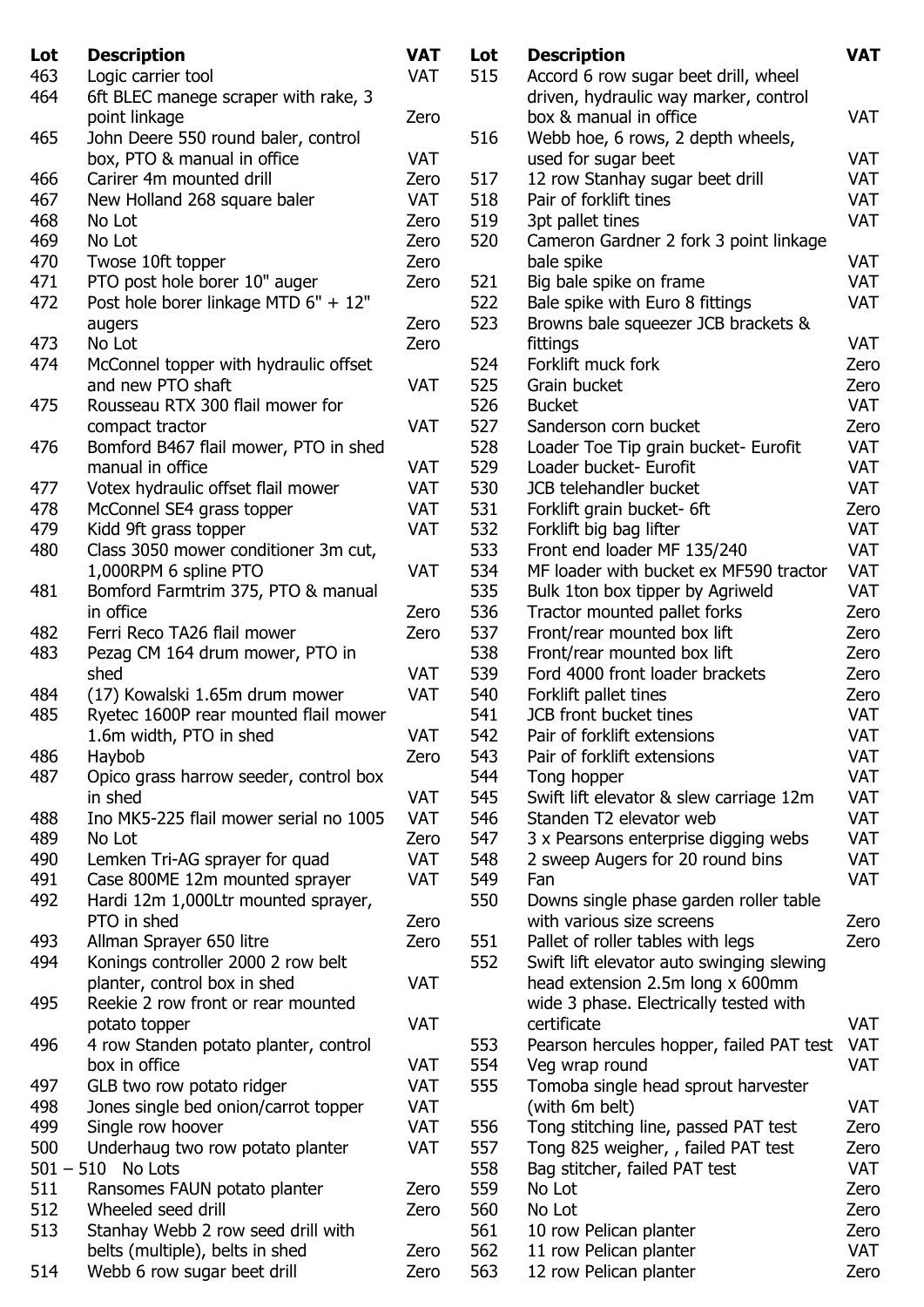| Lot | <b>Description</b>                          | <b>VAT</b> | Lot | <b>Description</b>                        | <b>VAT</b> |
|-----|---------------------------------------------|------------|-----|-------------------------------------------|------------|
| 564 | Lely 24mt fertiliser spreader with ext      |            | 612 | JCB 16 inch digger bucket                 | Zero       |
|     | hopper, auto weigh, PTO, control box &      |            | 613 | Soil bucket                               | Zero       |
|     | manual in shed                              | <b>VAT</b> | 614 | Mini digger bucket, 3ft                   | Zero       |
| 565 | Standen T3 powered diablos                  | <b>VAT</b> | 615 | 5 tine grab for digger 65mm pins          | Zero       |
| 566 | Horstine granular applicator                | <b>VAT</b> | 616 | 5 tine grab for digger 80mm pins          | Zero       |
| 567 | Reko Sulky fert spreader DPX1204            | Zero       | 617 | Pallet of Kverneland assorted plough      |            |
| 568 | Vicon vari-spreader 602 fertiliser          |            |     | parts                                     | <b>VAT</b> |
|     | spreader                                    | <b>VAT</b> | 618 | Qty Simba flatliner legs                  | <b>VAT</b> |
| 569 | Kuhn concept (ZSA) 800 twin disc            |            | 619 | Complete pair of auto reset Kverneland    |            |
|     | fertiliser spreader, instructions in office | <b>VAT</b> |     | stubble cultivator tines                  | <b>VAT</b> |
| 570 | Stocks slug pelleter with brackets to fit   |            | 620 | Qty 2 Claas combine electric side knives  | <b>VAT</b> |
|     | quad bike                                   | <b>VAT</b> | 621 | Khun quick fit tines                      | <b>VAT</b> |
| 571 | Stocks rotormeter & electrics               | Zero       | 622 | Claas combine side knife                  | <b>VAT</b> |
| 572 | Horstine farmery microband applicator       | Zero       | 623 | Spares for Farmrite flatlift              | <b>VAT</b> |
| 573 | Stocks slug pellet applicator               | <b>VAT</b> | 624 | Pair of forklift extensions               | <b>VAT</b> |
| 574 | Vicon Vari spreader 600                     | Zero       | 625 | Pair of forklift extensions               | <b>VAT</b> |
| 575 | Amazon twin disc fertiliser spreader        | Zero       | 626 | Box of hydraulic pipe etc                 | Zero       |
| 576 | KRM twin disc fertiliser spreader           | Zero       | 627 | Anti-roll bar to fit MF or Ford           | <b>VAT</b> |
| 577 | Kilworth machinery linkage MTD              |            | 628 | Qty Simba flatliner & Spalding flatlift   |            |
|     | spreader                                    | Zero       |     | spares                                    | <b>VAT</b> |
| 578 | Fertiliser distributor for compact tractor  |            | 629 | Proforge front weight 1,000kg             | <b>VAT</b> |
|     | or ATV                                      | Zero       | 630 | Case linkage MTD weight 1,000kg           | <b>VAT</b> |
| 579 | Amazone fert spinner, model No N1500        | <b>VAT</b> | 631 | John Deere front weight block             | Zero       |
| 580 | 165 gallon Lely tank                        | <b>VAT</b> | 632 | Tractor 3 point linkage front box         | <b>VAT</b> |
| 581 | 6m hydraulic folding Kongskilde             |            | 633 | Concrete tractor weight                   | Zero       |
|     | germinator                                  | <b>VAT</b> | 634 | Case Magnum 7130, 7220 front              |            |
| 582 | Kongskilde 5m germinator                    | <b>VAT</b> |     | tombstone & fitting bracket               | <b>VAT</b> |
| 583 | Cousins Contour rolls 6.4m, manual in       |            | 635 | Weight block                              | Zero       |
|     | office                                      | <b>VAT</b> | 636 | Kubota 4 weights & frame                  | Zero       |
| 584 | 1.2m Cambridge roll                         | <b>VAT</b> | 637 | Front weight box                          | <b>VAT</b> |
| 585 | 4ft Cambridge roll                          | Zero       | 638 | Front weight box                          | <b>VAT</b> |
| 586 | 4ft Cambridge roll                          | Zero       | 639 | 8 x Case-David Brown 33kg tractor         |            |
| 587 | Cambridge roll                              | Zero       |     | weights                                   | Zero       |
| 588 | Cousins dutch harrow                        | Zero       | 640 | 3 x tractor weights                       | Zero       |
| 589 | Tomlin inter row cultivator                 | Zero       | 641 | Qty Ford tractor front weights            | Zero       |
| 590 | Markstig drag                               | Zero       | 642 | Brevi Mekfold 220 SF 5m folding power     |            |
| 591 | 6mt Simba versa till                        | <b>VAT</b> |     | harrow                                    | <b>VAT</b> |
| 592 | 3.6m Cousins inter-row potato cultivator    | <b>VAT</b> | 643 | 1.2m Maschio power harrow                 | VAT        |
| 593 | 14ft Cousin Dutch harrow                    | <b>VAT</b> | 644 | RAU 3m power harrow, PTO in shed          | <b>VAT</b> |
| 594 | Lely Rotterra 3m power harrow               | Zero       | 645 | 4m pigtail drag                           | <b>VAT</b> |
| 595 | Lely 3m power harrow, PTO in shed           | Zero       | 646 | Cousins combination dutch harrow 4m       | <b>VAT</b> |
| 596 | Kuhn rotavator, PTO in shed                 | Zero       | 647 | Vaderstad NZ 8.4m spring tine cultivator  | VAT        |
| 597 | Howard rotavator 50"                        | Zero       | 648 | 6m hydraulic folding cousins pigtail drag | VAT        |
| 598 | Dowdeswell 90 series, 72 inch rotavator     |            | 649 | 2.5m heavy duty drag                      | <b>VAT</b> |
|     | with spare blades                           | <b>VAT</b> | 650 | Flexicoil front press                     | <b>VAT</b> |
| 599 | Dowdeswell 84 inch rotavator, cogs &        |            | 651 | 6m hydraulic folding Simba double press   | <b>VAT</b> |
|     | PTO in shed & manual in office              | <b>VAT</b> | 652 | 5m hydraulic folding series 2 Simba       |            |
| 600 | Howard selectatilth rotavator               | Zero       |     | discs                                     | <b>VAT</b> |
| 601 | Single leg subsoiler                        | Zero       | 653 | Pettit 77 series 14ft hyd folding disc    |            |
| 602 | Single leg pan buster                       | Zero       |     | harrows                                   | <b>VAT</b> |
| 603 | Ransome single leg subsoiler with parts     | <b>VAT</b> | 654 | 12ft Bomford Superflow                    | <b>VAT</b> |
| 604 | Toe tip skip                                | <b>VAT</b> | 655 | 5 furrow Dowdeswell plough MA100          | <b>VAT</b> |
| 605 | Toe tip skip                                | <b>VAT</b> | 656 | Lemken 3 furrow reversible plough         | Zero       |
| 606 | Digger bucket                               | <b>VAT</b> | 657 | Ransome TSR-108 3F rev plough             | <b>VAT</b> |
| 607 | Digger bucket                               | <b>VAT</b> | 658 | Ransome TSR-110 3F rev plough             | <b>VAT</b> |
| 608 | Digger bucket                               | <b>VAT</b> | 659 | Ransome TSR-108/3F rev plough             | <b>VAT</b> |
| 609 | <b>JCB</b> bucket                           | Zero       | 660 | Ransome TSR-109 3F rev plough             | <b>VAT</b> |
| 610 | JCB bucket                                  | Zero       | 661 | Dowdeswell DP120 4+1 reversible           |            |
| 611 | 8ton trench bucket                          | VAT        |     | plough                                    | <b>VAT</b> |
|     |                                             |            |     |                                           |            |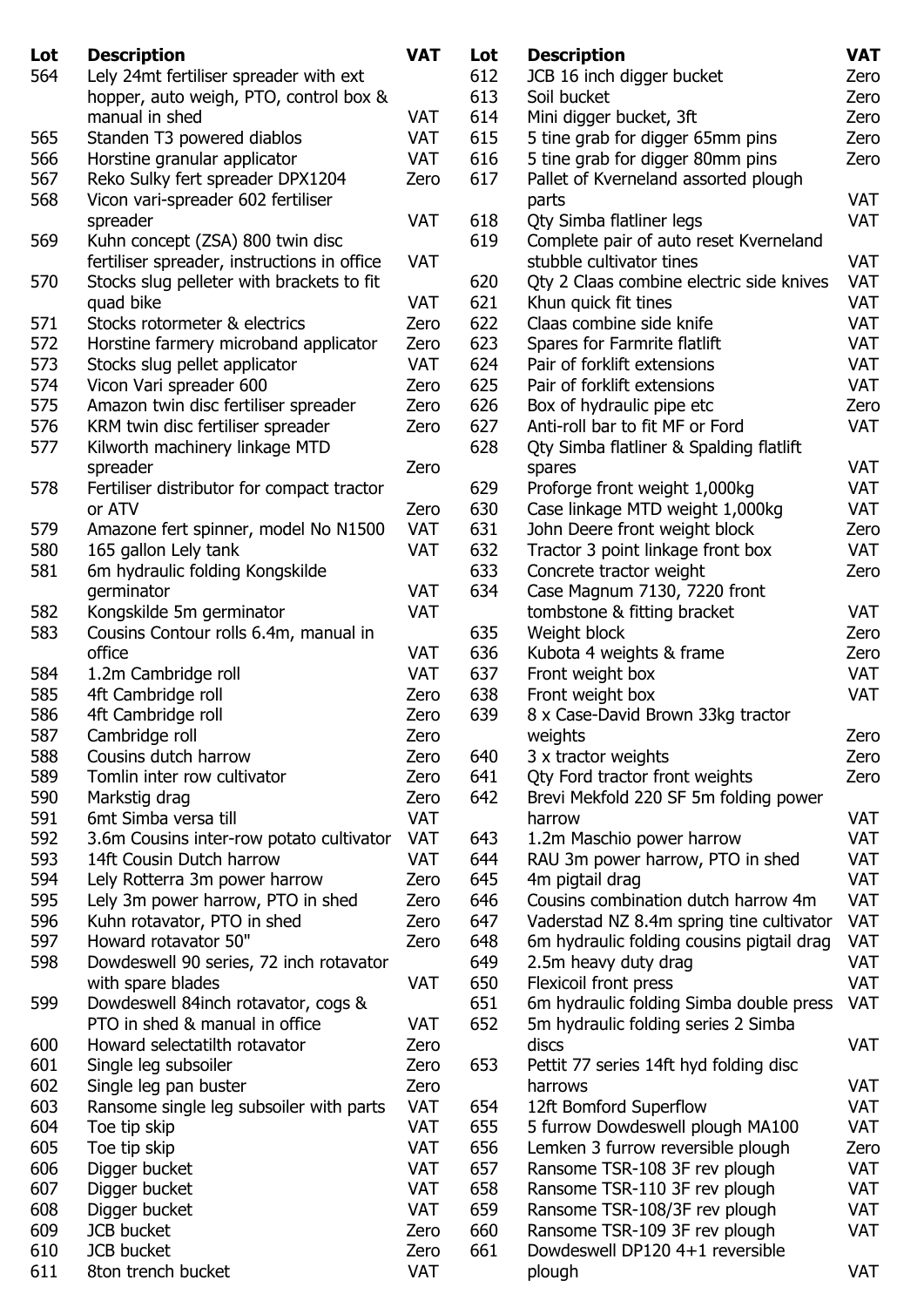| Lot | <b>Description</b>                                                                                                                                       | <b>VAT</b> |
|-----|----------------------------------------------------------------------------------------------------------------------------------------------------------|------------|
| 662 | Ransome TSR-3005 5F rev plough                                                                                                                           | <b>VAT</b> |
| 663 | Gregoire Besson 4/5 furrow plough RB7 model                                                                                                              | <b>VAT</b> |
| 664 | Dowdeswell furrow press                                                                                                                                  | <b>VAT</b> |
| 665 | Gregoire Besson HRPC7 7 furrow reversible plough                                                                                                         | <b>VAT</b> |
| 666 | Keymaster solo single row potato harvester                                                                                                               | <b>VAT</b> |
| 667 | No Lot                                                                                                                                                   | Zero       |
| 668 | Ifor Williams flat bed twin axle trailer                                                                                                                 | Zero       |
| 669 | Twin axle car trailer with winch                                                                                                                         | Zero       |
| 670 | Trailer chassis                                                                                                                                          | <b>VAT</b> |
| 671 | Trailer chassis                                                                                                                                          | <b>VAT</b> |
| 672 | 3' x 4' car trailer                                                                                                                                      |            |
|     |                                                                                                                                                          | Zero       |
| 673 | Car trailer 4x3                                                                                                                                          | Zero       |
| 674 | 4' x 5' car trailer                                                                                                                                      | Zero       |
| 675 | XEGA 4'x3' camping trailer                                                                                                                               | Zero       |
| 676 | Rice horse trailer                                                                                                                                       | <b>VAT</b> |
| 677 | Small low loader trailer 5ft 3" wide x 8ft 2.5" long, single axel/braked, 1,600k carrying weight,<br>includes winch & ramps. SIN ALKO 18191              | Zero       |
| 678 | ifor Williams livestock trailer with decks                                                                                                               | Zero       |
| 679 | Ifor Williams triaxle 14ft livestock trailer, with sheep decks                                                                                           | <b>VAT</b> |
| 680 | Blueline box van trailer, key in office                                                                                                                  | <b>VAT</b> |
| 681 | Blue line twin axle trailer with mesh sides                                                                                                              | Zero       |
| 682 | Ifor Williams car trailer with alloy ramps                                                                                                               | <b>VAT</b> |
| 683 | Car trailer 8ft x 4ft                                                                                                                                    | Zero       |
| 684 | Ex army 4 wheel trailer                                                                                                                                  | <b>VAT</b> |
| 685 | York insulated box living trailer 12.4m tandem axle, drum brakes, steel suspension, bathroom,<br>WC, shower gas boiler, electric heaters, keys in office | <b>VAT</b> |
| 686 | Lowloader                                                                                                                                                | Zero       |
| 687 | Tomlin lowloader                                                                                                                                         | <b>VAT</b> |
| 688 | Lowloader                                                                                                                                                | Zero       |
| 689 |                                                                                                                                                          |            |
|     | Rymar stepframe low loader 12.4m, tandem axle, steel floor, drum brakes                                                                                  | VAT        |
| 690 | Arrow swan neck step frame, hydraulic bed dual axle, twin wheel, air brakes and ramps                                                                    | <b>VAT</b> |
| 691 | <b>Bogey</b>                                                                                                                                             | <b>VAT</b> |
| 692 | Curtainsided tri-axle trailer                                                                                                                            | Zero       |
| 693 | Curtainsided tri-axle trailer                                                                                                                            | Zero       |
| 694 | Reekie low loader trailer                                                                                                                                | <b>VAT</b> |
| 695 | 40ft step frame trailer                                                                                                                                  | <b>VAT</b> |
| 696 | 40ft flatbed trailer                                                                                                                                     | <b>VAT</b> |
| 697 | Flat bed lorry conversion trailer                                                                                                                        | <b>VAT</b> |
| 698 | Hayflake low loader approx. 22ft x 6ft bed                                                                                                               | Zero       |
| 699 | Reekie low loader trailer                                                                                                                                | <b>VAT</b> |
| 700 | Duel axle Pettit cart                                                                                                                                    | VAT        |
| 701 | Low loader to carry 6mt p/harrow                                                                                                                         | <b>VAT</b> |
| 702 | 3T horse muck cart                                                                                                                                       | <b>VAT</b> |
| 703 | Wheatley trailer                                                                                                                                         | Zero       |
| 704 | T&F 4ton trailer - needs new wood                                                                                                                        | Zero       |
| 705 | 3T tipping trailer                                                                                                                                       | <b>VAT</b> |
| 706 | Pettit 3 ton tipping trailer with grain sides                                                                                                            | <b>VAT</b> |
| 707 | Harlock tipping cart                                                                                                                                     | Zero       |
| 708 | Pettit cart                                                                                                                                              | <b>VAT</b> |
| 709 |                                                                                                                                                          | Zero       |
|     | Large 5T tipping trailer                                                                                                                                 |            |
| 710 | AS Marston silage kit for DT8 8 Ton trailer                                                                                                              | <b>VAT</b> |
| 711 | Homemade livestock trailer (tractor drawn) with hydraulic tail board                                                                                     | <b>VAT</b> |
| 712 | A S 12T tipping trailer                                                                                                                                  | <b>VAT</b> |
| 713 | Ken Wootton 8 ton tipping trailer                                                                                                                        | <b>VAT</b> |
| 714 | Wootton 12 ton monocoque trailer                                                                                                                         | <b>VAT</b> |
| 715 | Ken Wootton 10T grain trailer on super singles                                                                                                           | <b>VAT</b> |
| 716 | AS Marston trailer 6 ton                                                                                                                                 | <b>VAT</b> |
| 717 | 10T converted lorry trailer, tipper with twin axle & drop side                                                                                           | Zero       |
| 718 | Bunnings 10-5 rear discharge muck spreader, slurry door inside                                                                                           | <b>VAT</b> |